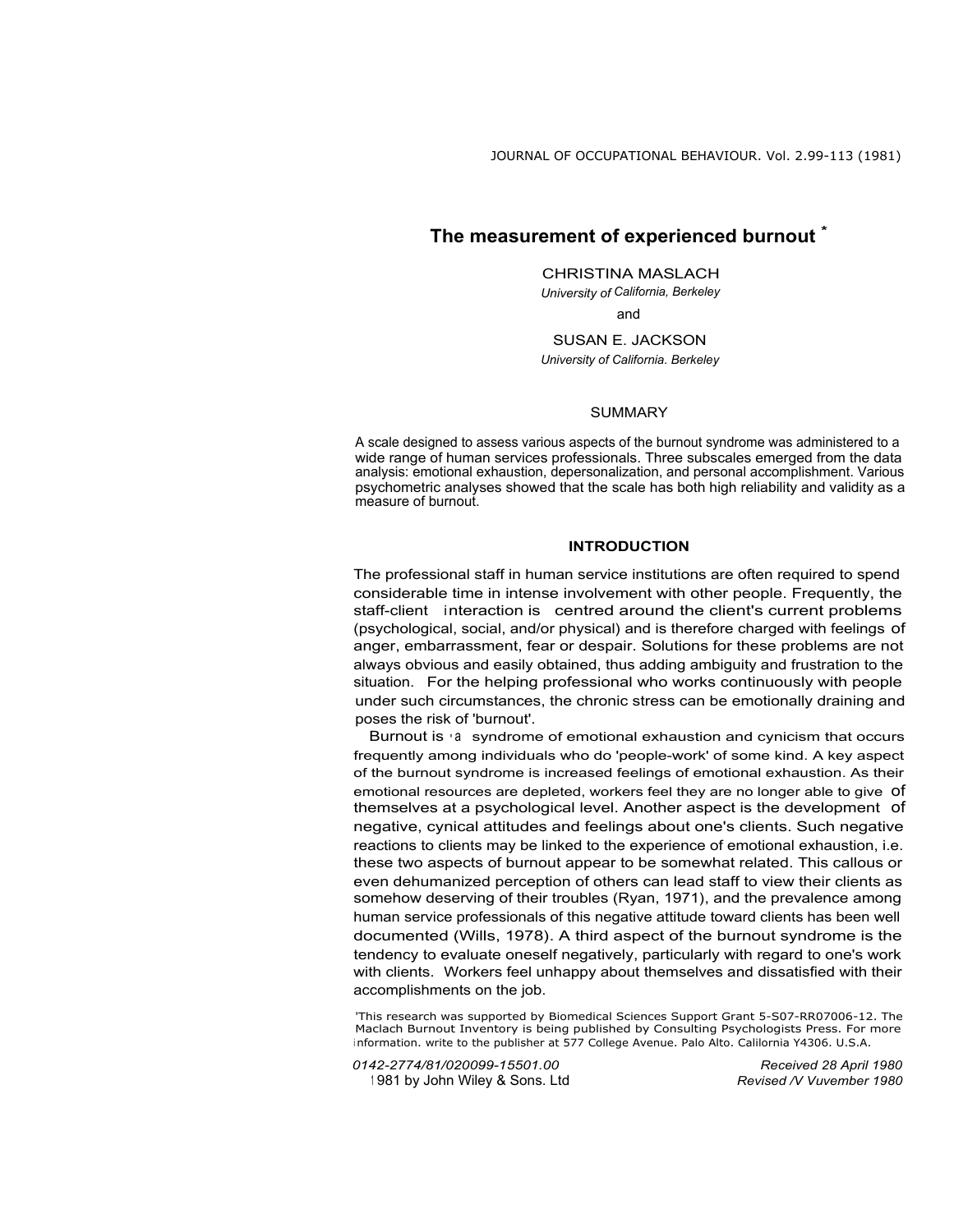# *Illtl Christina ,Mcula(h and Susan E. Jackson*

The consequences of burnout are potentially very serious for the staff. the clients. and the larger institutions in which they interact. Our initial research on <sup>t</sup> his syndrome (Maslach, 1976. 1978a. 1978h. 1979; Maslach and Jackson. 1978. <sup>1</sup> 979, in press; Jackson and Maslach, 1980; Maslach and Pines, 1977; Pines and Maslach, 1978, 1980) along with the work of Freudenberger (1974. 1975) suggests that burnout can lead to a deterioration in the quality of care or service that is provided by the staff. It appears to be a factor in job turnover, absenteeism, and low morale. Furthermore, burnout seems to be correlated with various self-reported indices of personal distress, including physical exhaustion, insomnia, increased use of alcohol and drugs, and marital and family problems.

The initial research in this area was very exploratory, relying heavily on interviews, questionnaire surveys, and observations. Various stressors in the work environment, such as workload and ambiguity, were related to burnout, and some of these appeared to interact with individual ego level and personality characteristics (Gann, 1979). The generally consistent pattern of findings that emerged from these studies led us to postulate a specific syndrome of burnout and to devise an instrument to assess it. This measure contains three subscales tapping the different aspects of experienced burnout and has been found to be reliable, valid, and easy to administer.

# **CONSTRUCTION OF THE MASLACH BURNOUT INVENTORY '**

The items for the Maslach Burnout Inventory (MBI) were designed to measure hypothesized aspects of the burnout syndrome. The interview and questionnaire data collected during our earlier, exploratory research were a valuable source of ideas about the attitudes and feelings that characterized a burned-out worker. In addition, numerous established scales were reviewed for useful content material, although no items were borrowed outright. Items were written in the form of statements about personal feelings or attitudes. The general form of 'recipients' was used in the items to refer to the particular people for whom the subject provided service, care or treatment. Following the lead of the Hassles Scale (Lazarus and Cohen, 1977), each statement is rated on two dimensions: frequency and intensity. The frequency scale is labeled at each point and ranges from I ('a few times a year or less') to 6 ('every day'). A value of zero is given if the respondent indicates (by checking a separate box) that he or she never experiences the feeling or attitude described. The intensity scale ranges from 1 ('very mild, barely noticeable') to 7 ('major, very-strong'). It is not completed (and thus given a zero value) if the respondent checks 'never' on the frequency scale. The item format is as follows:

|       |                           | A few<br>ti mes<br>a year          | Monthly |   | A few<br>times a<br>month | Every<br>week            | A few<br>ti mes<br>a week | Every<br>day        |
|-------|---------------------------|------------------------------------|---------|---|---------------------------|--------------------------|---------------------------|---------------------|
| Never | How often:<br>How strong: |                                    |         | 3 | 3<br>4                    | 4                        | 6                         | 6<br>$\overline{7}$ |
|       |                           | Very mild,<br>barely<br>noticeable |         |   | Moderate                  | Very<br>strong,<br>major |                           |                     |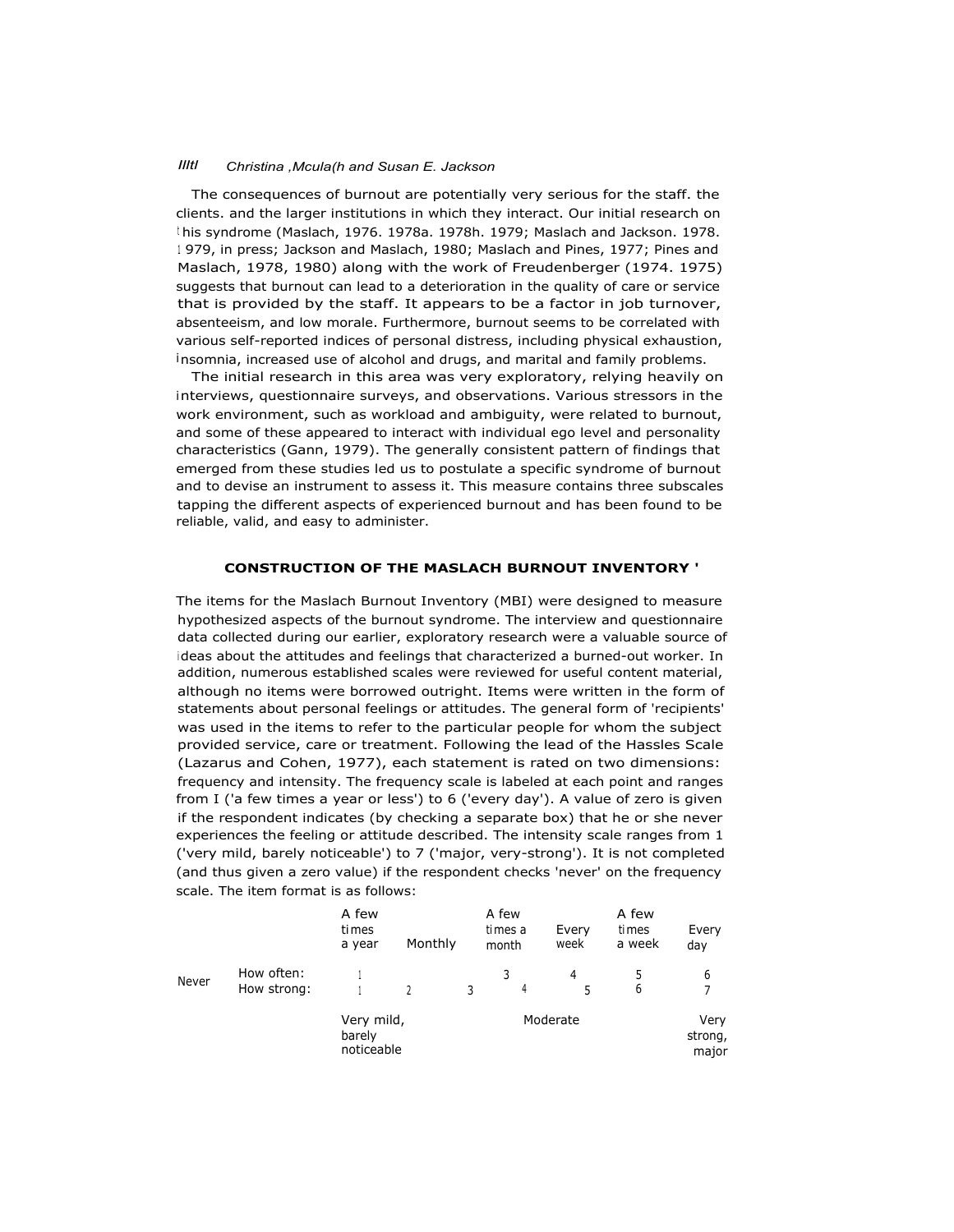#### *Measurement of Burnout <sup>1</sup> 01*

A preliminary form of the MBI, which consisted of 47 items with this two-scale format, was administered to a sample of 605 people (56 per cent male, 44 per cent female) from a variety of health and service occupations including: police, counsellors, teachers, nurses, social workers, psychiatrists, psychologists, attorneys, physicians, and agency administrators'. The resulting data were subjected to a factor analysis using principal factoring with iteration and an orthogonal (varimax) rotation. Ten factors emerged for both the frequency and the intensity dimensions, of which four accounted for over three-fourths of the variance. A set of selection criteria was then applied to the items, yielding a reduction in the number of items from 47 to 25. Items were retained that met all of the following criteria: a factor loading greater than 0.40 on only one of the four factors, a large range of subject response, a relatively low percentage of subjects checking the 'never' response, and a high item-total correlation.

In order to obtain confirmatory data for the pattern of factors, the 25-item form was administered to a new sample of 420 people (69 per cent females, 31 per cent males) in the following occupations: nurses, teachers, social workers, probation officers, counsellors, mental health workers, and agency administrators. The results of the factor analysis on this second set of data were very similar to those of the first, and so the two samples were combined *(n =* 1025) for the final analyses reported below.

The 4-factor solution for a factor analysis of the 25 items, based on the combined samples  $(n = 1025)$  and using principal factoring with iteration plus an orthogonal rotation, is presented in Table 1. The factors that emerged were similar for both the frequency and the intensity ratings. Three of these factors had eigenvalues greater than unity and are considered subscales of the MBI. The 9 items in the Emotional Exhaustion subscale describe feelings of being emotionally overextended and exhausted by one's work. On this. factor, the item with the highest factor loading (0.84 on frequency and 0.81 on intensity) is the one referring directly to burnout, 'I feel burned out from my work'. The 5 items in the Depersonalization subscale describe an unfeeling and impersonal response towards recipients of one's care or service. For both the Emotional Exhaustion and Depersonalization subscales, higher mean scores correspond to higher degrees of experienced burnout. Since some of the component items on each subscale had low loadings on the other, there is a moderate correlation between the two subscales (0.44 for frequency and 0.50 for intensity). Such a correlation is in accord with theoretical expectations that these are separate, but related, aspects of burnout.

The subscale of Personal Accomplishment contains 8 items that describe feelings of competence and successful achievement in one's work with people. In contrast to the other two subscales, lower mean scores on this subscale correspond to higher degrees of experienced burnout. It is important to note that the Personal Accomplishment subscale is independent of the other subscales

**<sup>&#</sup>x27; The occupations represented in both this and the second sample are ones that have a high potential for burnout according to previous research (Maslach, 1976. 1978b). In all of them. the worker must deal directly with people about issues that either are, or could be. problematic. Consequently. strong emotional feelings are likely to be present in the work setting. and it is this son of chronic emotional stress that is believed to induce burnout.**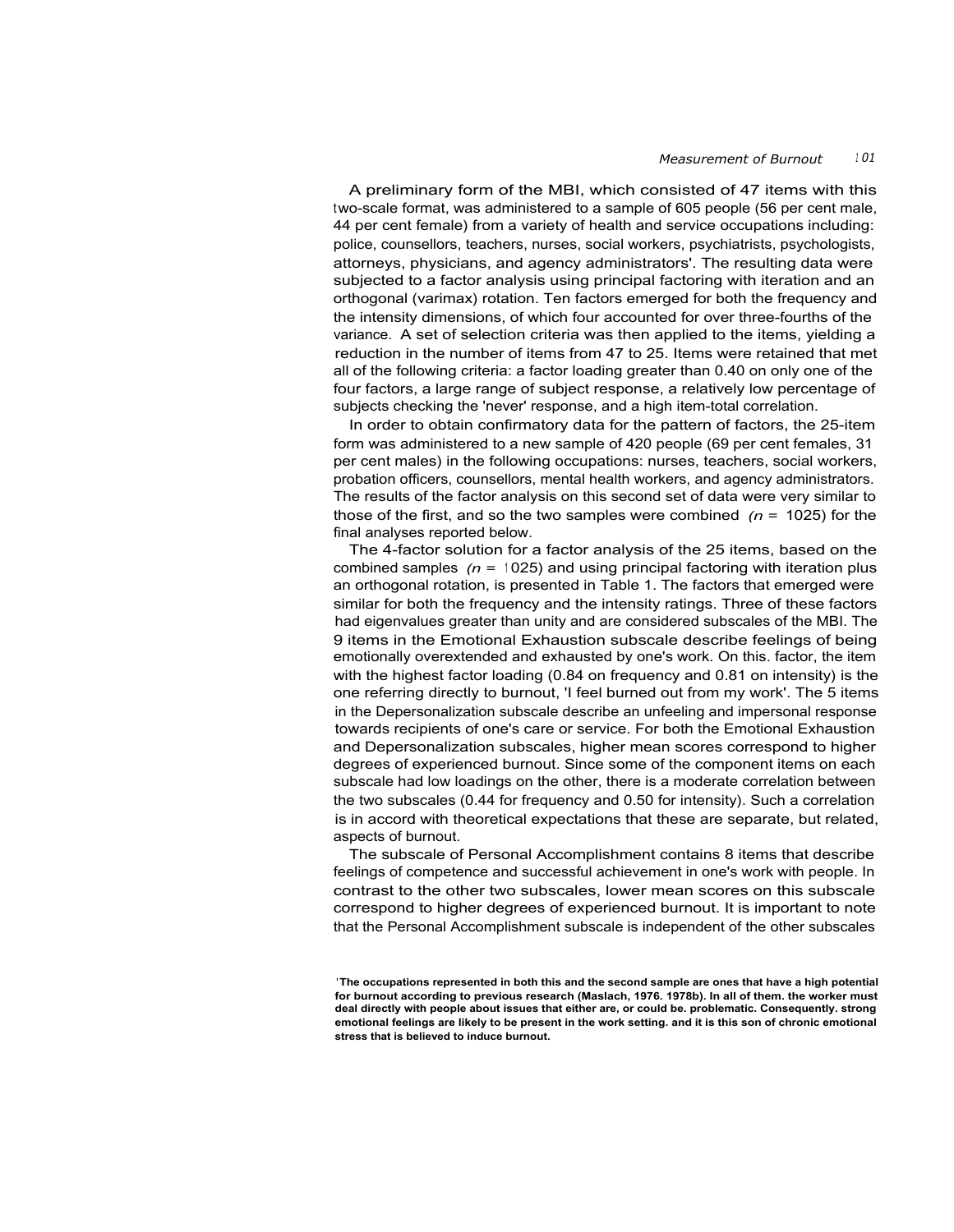| Table 1. Item factor loadings for the Maslach Burnout Inventory |  |
|-----------------------------------------------------------------|--|
|-----------------------------------------------------------------|--|

|    |                                                | Frequency |         |         |              | Intensity |         |         |        | $\widehat{\mathbb{C}}$<br>$11\cdot$ |
|----|------------------------------------------------|-----------|---------|---------|--------------|-----------|---------|---------|--------|-------------------------------------|
|    |                                                | Ι         | П       | Ш       | $\mathbf{V}$ | Ι         | П       | III     | IV     | $\mathbf C$<br>d                    |
| 1. | <b>Emotional Exhaustion</b>                    |           |         |         |              |           |         |         |        |                                     |
|    | feel emotionally drained from my work          | 0.74      | 0.02    | 0.06    | 0.14         | 0.70      | 0.08    | 0.07    | 0.19   |                                     |
|    | I feel used up at the end of the workday       | 0.73      | 0.03    | 0.04    | 0.08         | 0.70      | 0.05    | 0.11    | 0.13   |                                     |
|    | I feel fatigued when I get up in the morning   |           |         |         |              |           |         |         |        |                                     |
|    | and have to face another day on the job        | 0.66      | 0.15    | 0.18    | 0.15         | 0.60      | $-0.11$ | 0.26    | 0.21   | $\circ$ ,                           |
|    | Working with people all day is really a strain |           |         |         |              |           |         |         |        |                                     |
|    | for me                                         | 0.61      | $-0.10$ | 0.22    | 0.18         | 0.60      | $-0.06$ | 0.20    | 0.21   | e<br>.13                            |
|    | 1 feel burned out from my work                 | 0.84      | $-0.09$ | 0.19    | 0.02         | 0.81      | $-0.02$ | 0.23    | 0.07   |                                     |
|    | 1 feel frustrated by my job                    | 0.65      | $-0.12$ | 0.23    | 0.04         | 0.64      | $-0.06$ | (1.27)  | 0.04   |                                     |
|    | I feel I'm working too hard on my job          | 0.56      | 0.07    | 0.08    | 0.08         | 0.55      | 0.07    | 0.08    | 0.07   |                                     |
|    | Working with people directly puts too much     |           |         |         |              |           |         |         |        |                                     |
|    | stress on me                                   | 0.54      | $-0.06$ | 0.31    | 0.17         | 0.47      | $-0.05$ | 0.31    | 0.1'6  |                                     |
|    | 1 feel like I'm at the end of my rope          | 0.65      | $-0.08$ | 0.21    | 0.11         | 0.60      | $-0.11$ | 0.27    | 0.1(1) |                                     |
| Н. | Personal Accomplishment                        |           |         |         |              |           |         |         |        |                                     |
|    | can easily understand how my recipients        |           |         |         |              |           |         |         |        |                                     |
|    | feel about things                              | 0.11      | 0.50    | $-0.06$ | 0.15         | 0.12      | 0.5(1)  | $-0.10$ | 0.26   |                                     |
|    | 1 deal very effectively with the problems of   |           |         |         |              |           |         |         |        |                                     |
|    | my recipients                                  | $-0.01$   | 0.54    | $-0.07$ | $-0.04$      | 0.03      | 0.58    | $-0.01$ | 0.01   |                                     |
|    | I feel I'm positively influencing other        |           |         |         |              |           |         |         |        |                                     |
|    | people's lives through my work                 | $-0.02$   | 0.58    | $-0.17$ | 0.26         | 0.00      | 0.63    | $-0.15$ | 0.13   |                                     |
|    | I feel very energetic                          | $-0.30$   | 0.43    | $-0.04$ | 0.01         | $-0.05$   | (1.44)  | 0.02    | 0.05   |                                     |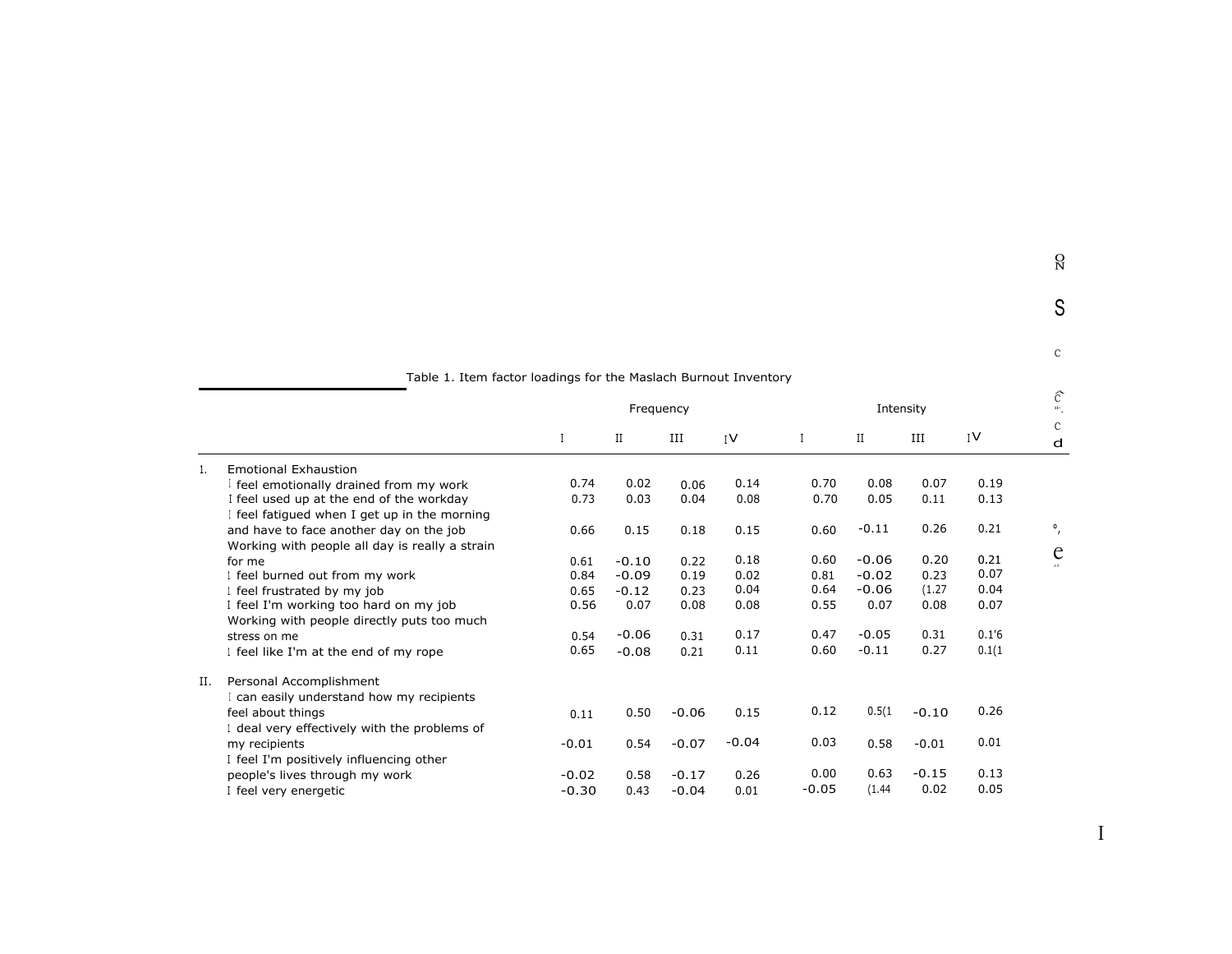| I can easily create a relaxed atmosphere<br>with my recipients         | $-0.06$ | 0.51    | $-0.08$ | $-0.03$ | $-0.04$ | 0.55    | $-0.11$ | 0.02    |
|------------------------------------------------------------------------|---------|---------|---------|---------|---------|---------|---------|---------|
| I feel exhilarated after working closely<br>with my recipients         | 0.00    | 0.55    | $-0.23$ | 0.28    | 0.10    | 0.52    | $-0.14$ | 0.21    |
| 1 have accomplished many worthwhile things<br>in this job              | $-0.10$ | 0.57    | $-0.17$ | 0.18    | $-0.07$ | 0.56    | $-0.13$ | 0.04    |
| In my work, I deal with emotional problems<br>very calmly              | $-0.07$ | 0.59    | 0.07    | $-0.15$ | $-0.09$ | 0.52    | 0.07    | $-0.14$ |
| III.<br>Depersonalization                                              |         |         |         |         |         |         |         |         |
| I feel I treat some recipients as if they were<br>impersonal 'objects' | 0.11    | $-0.09$ | 0.67    | 0.01    | 0.16    | $-0.10$ | 0.62    | 0.10    |
| I've become more callous toward people<br>since I took this job        | 0.23    | $-0.13$ | 0.66    | $-0.07$ | 0.16    | $-0.12$ | 0.74    | $-0.08$ |
| I worry that this job is hardening me<br>emotionally                   | 0.37    | $-0.10$ | 0.55    | 0.05    | 0.27    | $-0.11$ | 0.61    | 0.05    |
| I don't really care what happens to some<br>recipients                 | 0.12    | $-0.16$ | 0.62    | $-0.09$ | 0.23    | $-0.11$ | 0.52    | $-0.06$ |
| I feel recipients blame me for some of their<br>problems               | 0.13    | $-0.04$ | 0.41    | 0.02    | 0.21    | $-0.01$ | 0.40    | 0.08    |
| Optional items (fourth factor)                                         |         |         |         |         |         |         |         |         |
| IV. Involvement<br>I feel similar to my recipients in many ways        | 0.17    | 0.18    | $-0.03$ | 0.47    | 0.20    | 0.17    | 0.00    | 0.51    |
| 1 feel personally involved with my recipients'<br>problems             | 0.21    | 0.15    | $-0.10$ | 0.55    | 0.25    | 0.20    | $-0.03$ | 0.58    |
| 1 feel uncomfortable about the way I have<br>treated some recipients   | 0.28    | $-0.11$ | 0.27    | 0.41    | 0.25    | 0.00    | 0.27    | 0.47    |

Copyright 1980 by Christina Maslach and Susan E. Jackson. All rights reserved. This inventory, or parts thereof. may not be reproduced in any form without prior permission of the authors.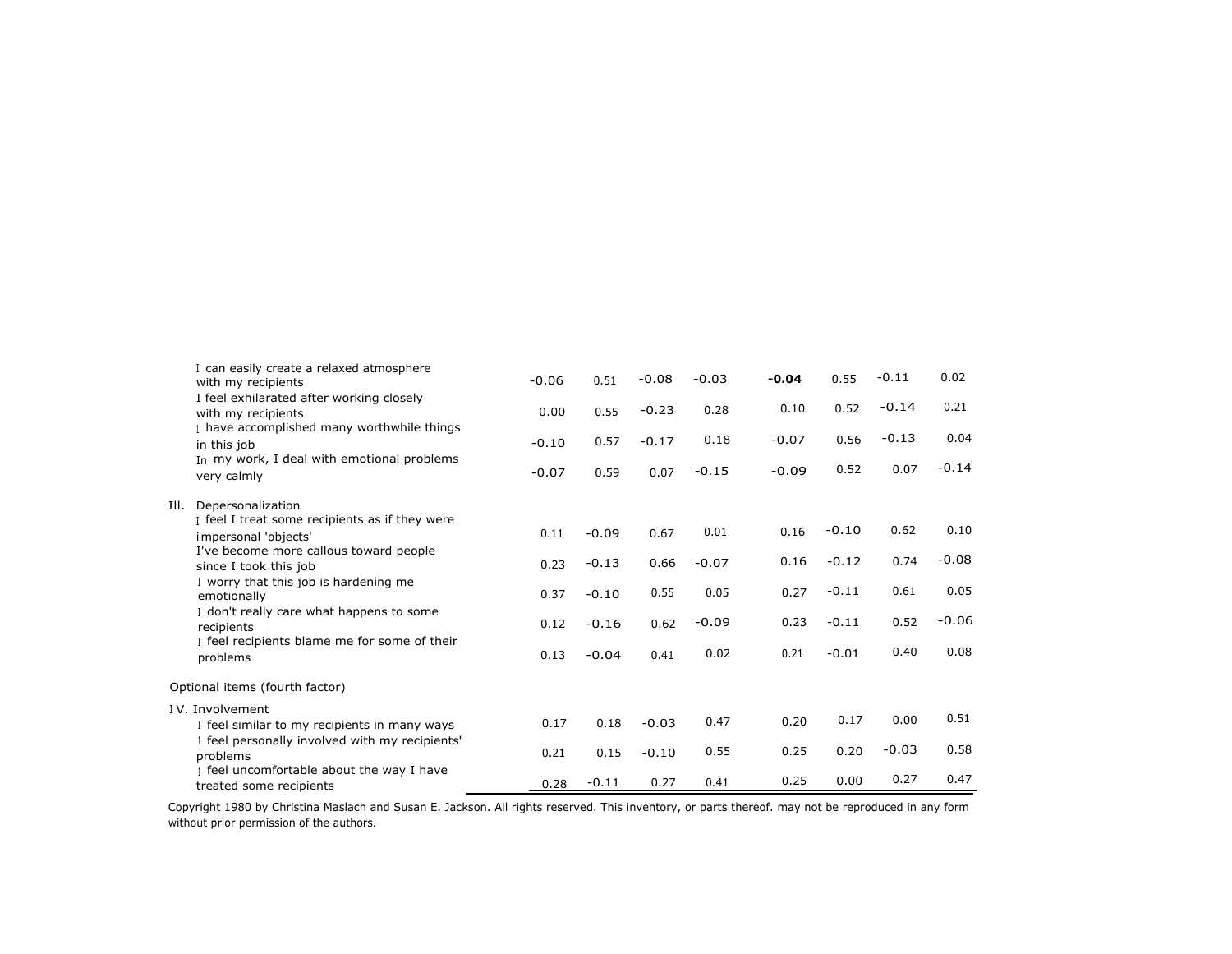#### *<sup>1</sup> 04 Christina Maslach and Susan E. Jackson*

and that its component items do not load negatively on them. In other words. Personal Accomplishment cannot be assumed to be the opposite of Emotional Exhaustion and/or Depersonalization. Indeed, the correlations between the Personal Accomplishment subscale and the others are quite low: for Emotional Exhaustion they are -0.17 (frequency) and -0.05 (intensity), and for Depersonalization they are -0.28 (frequency) and -0.22 (intensity).

A fourth factor consistently appeared in the factor analysis, but since the eigenvalue was less than unity, it has not been included as a subscale of the MBI. However, it has proved to be an interesting variable in other research on burnout (Barad, 1979; Gann, 1979) and so is presented here as an optional part of the MBI. This factor appears to tap a dimension of involvement with people. which could be a variable related to high emotional exhaustion. As expected. this involvement factor does show moderate correlations with the Emotional Exhaustion subscale (0.40 for frequency and 0.44 for intensity). However, it has relatively low correlations with Personal Accomplishment (0.14 for frequency and 0.21 for intensity) and Depersonalization (0.09 for frequency and 0.17 for intensity).

The correlations between the frequency and intensity dimensions across items ranged from 0.35 to 0.73, with a mean of 0.56. These results suggest that while there is a moderate relationship between how often one experiences various feelings and how intensely they are felt, this relationship is far from perfect, since only about one-third of the variance of one dimension is accounted for by the other. Recent research on burnout (Gann, 1979; Jackson and Maslach, <sup>1</sup> 980) has found that these two dimensions sometimes reveal different patterns of correlations with situational and personality variables. In addition, subjects often indicated that they were pleased with the two-dimension format, since it allowed them to give a more differentiated response. Therefore, a two-dimension format for each item has been retained in the final version of the MBI. For each subscale, the mean of the component items is computed separately for frequency and for intensity, thus yielding two scores for each subscale. Table 2 presents the subscale means and standard deviations.

|                           | MB! subscales           |                   |                            |                           |  |  |  |  |  |
|---------------------------|-------------------------|-------------------|----------------------------|---------------------------|--|--|--|--|--|
|                           | Emotional<br>Exhaustion | Depersonalization | Personal<br>Accomplishment | Involvement<br>(optional) |  |  |  |  |  |
| Frequency                 |                         |                   |                            |                           |  |  |  |  |  |
| $(n = 420)$               |                         |                   |                            |                           |  |  |  |  |  |
| М                         | 2.71                    | 1.57              | 4.23                       | 2.29                      |  |  |  |  |  |
| <b>SD</b>                 | 1.30                    | 1.17              | 1.04                       | 1.28                      |  |  |  |  |  |
| Intensity<br>$(n = 1025)$ |                         |                   |                            |                           |  |  |  |  |  |
| М                         | 3.33                    | 2.13              | 5.02                       | 2.92                      |  |  |  |  |  |
| <b>SD</b>                 | 1.49                    | 1.54              | 0.97                       | .46                       |  |  |  |  |  |

Table 2. Means and standard deviations for the subscales of the MBI

Summary statistics for intensity are based on both samples of respondents. Statistics for trcqucncy are based on the second sample only since more response alternatives were available to the second sample than to the first.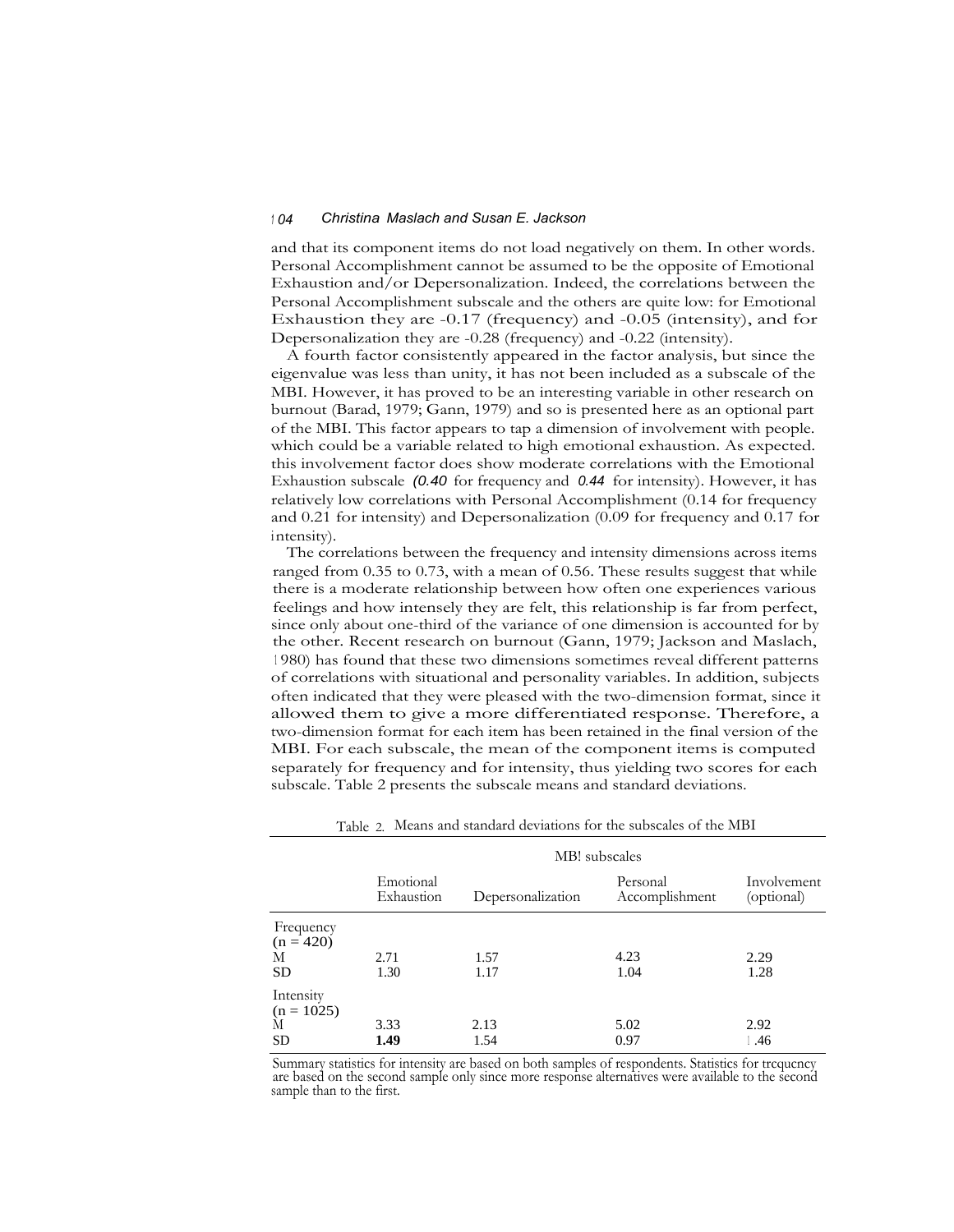# **RELIABILITY**

Reliability coefficients for the MBI were calculated only for the second sample  $(n; 420)$ . The first sample was not included because items had been selected partly on the basis of their intercorrelations in the first sample, and inclusion of these data could inflate the reliability estimates. Internal consistency was estimated by Cronbach's coefficient alpha, which yielded reliability coefficients of 0.83 (frequency) and 0.84 (intensity) for the 25-item scale. The reliability c oefficients for the subscales were 0.89 (frequency) and 0.86 (intensity) for Emotional Exhaustion, 0.74 (frequency) and 0.74 (intensity) for Personal Accomplishment, 0.77 (frequency) and 0.72 (intensity) for Depersonalization, and 0.59 (frequency) and 0.57 (intensity) for Involvement.

Data on test-retest reliability of the MBI were obtained from a sample of graduate students in social welfare and administrators in a health agency  $(n = 53)$ . The two test sessions were separated by an interval of 2-4 weeks. The test-retest reliability coefficients for the subscales were 0.82 (frequency) and 0.53 (intensity) for Emotional Exhaustion, 0.80 (frequency) and 0.68 (intensity) for Personal Accomplishment, 0.60 (frequency) and 0.69 (intensity) for Depersonalization, and 0.64 (frequency) and 0.65 (intensity) for Involvement. All of these coefficients are significant beyond the 0.001 level.

# **VALIDITY**

## **Convergent validity**

Convergent validity was demonstrated in several ways. First, an individual's MBI scores were correlated with behavioural ratings made independently by a person who knew the individual well (i.e. one's spouse or co-workers). Second, MBI scores were correlated with the presence of certain job characteristics that were expected to contribute to experienced burnout. Third, **MBI** scores were correlated with measures of various outcomes that had been hypothesized to be related to burnout. All three sets of correlations provided substantial evidence for the validity of the MBI.

#### *External validation ofpersonal experience*

One type of validating evidence comes from outside observers whose independent assessments of an individual's experience corroborate the individual's self-rating. Within the job setting, a knowledgeable observer would be a person's co-worker. Accordingly, a group of 40 mental health workers were each asked to provide an anonymous behavioural evaluation of a designated co-worker who had also completed the MBI. The critical questions on this evaluation, in terms of validating the Emotional Exhaustion and Depersonalization subscales, were ratings of how 'emotionally drained' the person was, and how he or she reacted to clients. As predicted, people who were rated by the co-worker as being emotionally drained by the job scored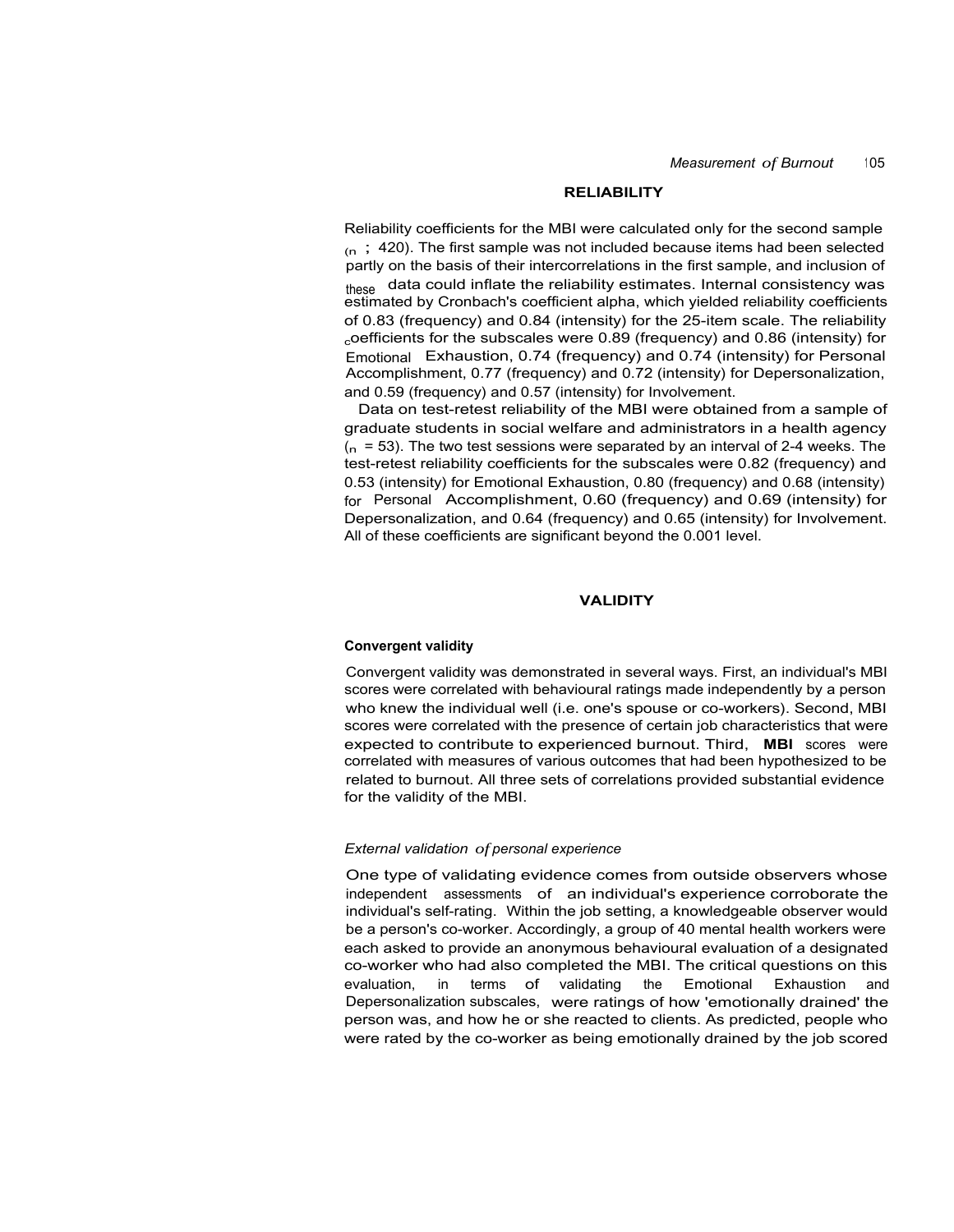# <sup>1</sup> 06 Christina *Maslach and* Susan *E. Jackson*

higher on Emotional Exhaustion  $(r = 0.4 \, I, p < 0.01)^{2}$  and on Depersonalization  $(r = 0.57, p < 0.001)$ . Furthermore, people who were rated as appearing physically fatigued scored higher on Emotional Exhaustion (frequency only,  $r = 0.42$ ,  $p < 0.01$  and on Depersonalization ( $r = 0.50$ ,  $p < 0.01$ ). It had been expected that high scores on Depersonalization would be reflected in the behaviour of frequent complaints about clients. Co-workers' ratings of this behaviour were indeed correlated with Depersonalization scores  $(r = 0.33)$ ,  $p < 0.05$ ). The predicted correlation between co-worker ratings of the individual's satisfaction with the job and scores on Personal Accomplishment failed to achieve statistical significance.

Within the home setting, a knowledgeable observer would be the person's spouse, and so spouse evaluations were collected via a questionnaire survey of 142 policemen and their wives (Maslach and Jackson, 1979; Jackson and Maslach, 1980). The wives were asked to indicate the frequency of several of their husband's behaviours that were predicted to be reflective of the Emotional Exhaustion and Personal Accomplishment dimensions of the MBI (since the wives did not see their husbands working with people on the )ob, they were not asked to rate behaviours reflecting Depersonalization). Each wife's ratings were compared with her husband's MBI scores, and the resulting correlations were in line with the predictions. Thus, police who scored higher on Emotional Exhaustion were rated by their wives as coming home: upset and angry  $(r = 0.34, p < 0.001)$ , tense or anxious  $(r = 0.25, p < 0.001)$ , physically exhausted ( $r = 0.15$ ,  $p < 0.05$ ), and complaining about problems at work  $(r = 0.29, p < 0.001)$ . Police who scored higher on Personal Accomplishment were rated by their wives as coming home in a cheerful or happy mood  $(r = 0.20, p < 0.05$ , frequency only) and as doing work that was a source of pride and prestige for the family  $(r = 0.25, p < 0.01)$ .

# *Dimensions of the job experience*

The validity of the MBI is demonstrated further by data that confirm hypotheses about the relationships between various job characteristics and experienced burnout. Based on the findings of Maslach and Pines (1977), it was predicted that the greater the number of clients one must deal with, the higher the burnout scores on the MBI. Barad (1979) found precisely this pattern of response in a nation-wide survey of 845 public contact employees in the Social Security Administration. When caseloads were very large (over 40 people served per day), scores were high on Emotional Exhaustion and Depersonalization and low on Personal Accomplishment. A study of 43 physicians in a California health maintenance organization (cited in Maslach and Jackson, in press) found that those who spent all or most of their working time in direct contact with patients scored higher on Emotional Exhaustion ( $r = 0.30$ ,  $p < 0.03$ ). Emotional Exhaustion scores were lower for those physicians who spent some of their

In order to conserve on journal space and make the data presentation less cumbersome. onh the <sup>i</sup> ntensity correlation will he cited (or each variable. Unless stated otherwise. the corresp.mdtng correlation for the frequency dimension displayed the same directional relationship and achieved statistical significance (p 11.05), although it was different in magnitude.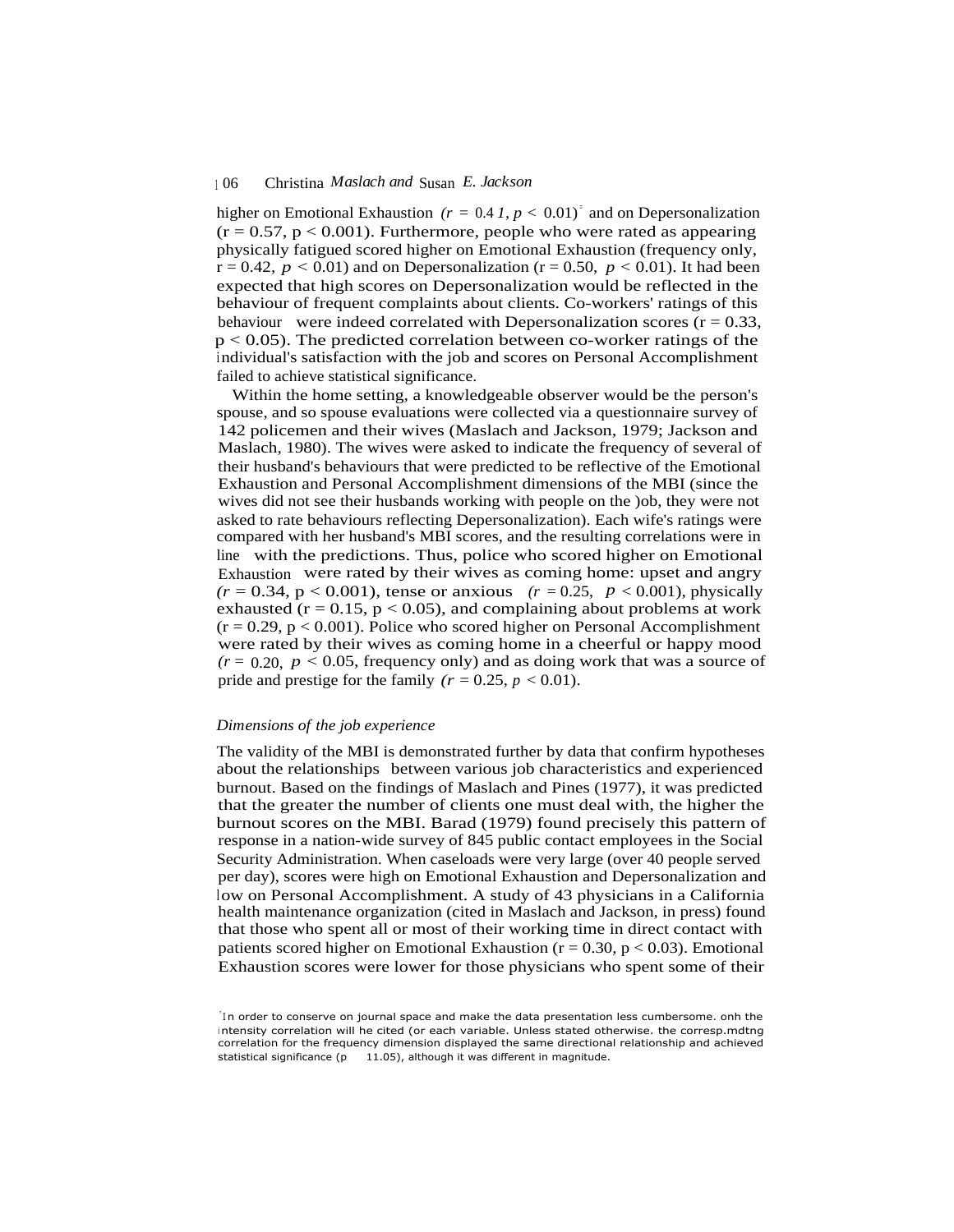## *Measurement o f Burnout <sup>1</sup> 07*

W orking hours in teaching  $(r = -0.33, p < 0.02)$  or administration  $(r = -0.36, p < 0.02)$  $p = 0.02$ . Also as predicted from the Maslach and Pines (1977) research, p.< 0.02). The case of the cores were lower for physicians who spent relatively less time with patients and more time in administration  $(r = -0.26, p < 0.05,$  intensity However, Personal Accomplishment scores were unrelated to differences only). However, rersonal According the division of work duties.

A personal assessment of certain basic job dimensions is part of the Job Di<sub>a</sub>gnostic Survey (JDS) (Hackman and Oldham, 1974, 1975). This measure and the MBI were completed by a sample of 91 social service and mental health workers. One dimension, 'feedback from the job itself, measures the degree to which carrying out the work activities (i.e. contact with recipients) gives the employee direct and clear information about job performance. As had been predicted from earlier research (Pines and Kafry, 1978), higher scores on this job dimension were correlated with lower scores on Emotional Exhaustion  $(r = -0.38, p < 0.001)$  and on Depersonalization  $(r = -0.38, p < 0.001)$ , and higher scores on Personal Accomplishment ( $r = 0.29$ ,  $p < 0.01$ ). 'Dealing with others' assesses the degree to which the job requires the employee to work closely with people in carrying out the job activities. As predicted, high scores on this dimension were correlated with high scores on Involvement  $(r = 0.23, r = 0.05)$ p < 0.001), but the correlation with Emotional Exhaustion fell short of statistical significance  $(r = 0.15, p < 0.10,$  for frequency only). On a third job dimension of 'task significance', which assesses the degree to which the job has a substantial impact on the lives of other people, high scores were correlated positively with Personal Accomplishment ( $r = 0.18$ ,  $p < 0.05$  intensity only), as had been predicted.

### *Personal outcomes*

Additional validation of the MBI is provided by data that confirm hypothesized relationships between experienced burnout and various outcomes or personal reactions. Based on previous theorizing and research (Maslach, <sup>1</sup> 976), it was predicted that people experiencing burnout would be dissatisfied with opportunities for personal growth and development on the job. This hypothesis received support in a study of 180 nurses, social service and mental health workers. Scores on the JDS measure of 'growth satisfaction' were negatively correlated with Emotional Exhaustion  $(r = -0.26, p < 0.001)$  and Depersonalization  $(r = -0.39, p < 0.001)$ , and positively correlated with Personal Accomplishment  $(r = 0.29, p < 0.001)$ . Previous work also suggested that burnout would be associated with the belief that one's work is not very meaningful or worthwhile. In support of this hypothesis. people scoring low on the JDS subscale of 'experienced meaningfulness of the work'  $(n = 91)$  scored higher on Depersonalization  $(r = -0. 1, p < 0.05)$  and lower on Personal Accomplishment  $(r = 0.19, p < 0.05$ . The correlation with Emotional Exhaustion fell short of statistical significance  $(r = -0.16, p < 0.10)$ . Finally, the previous correlations of burnout with low feedback led to the prediction that employees who scored high on burnout would not know how effectively they were performing their job. And indeed, low scores on the JDS subscale of 'knowledge of results' (n = 91) were correlated with high scores on Emotional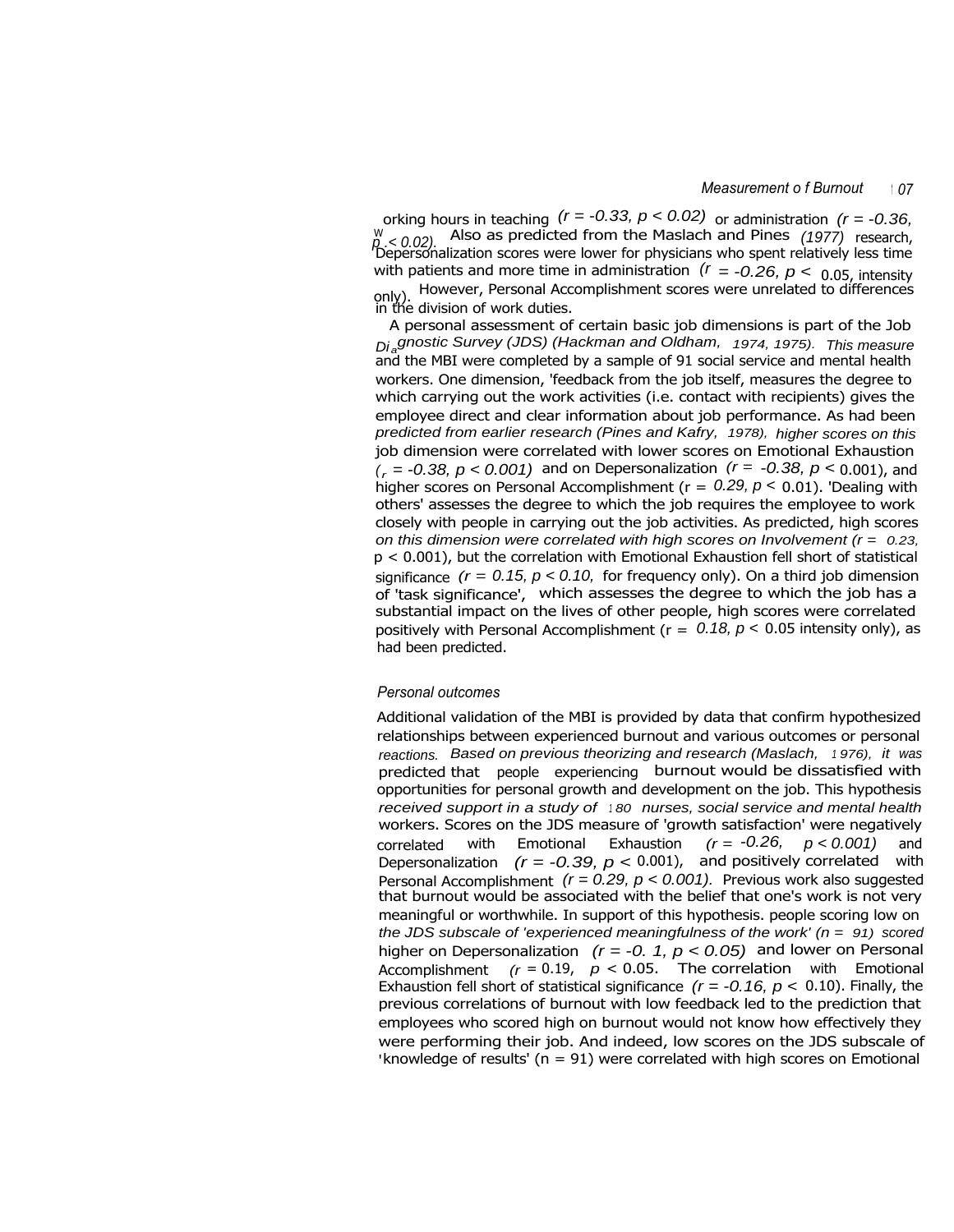#### <sup>1</sup> 08 *Christina Maslach* and Susan *E. Jackson*

Exhaustion ( $r = -0.21$ ,  $p < 0.05$ ) and Depersonalization ( $r = -0.28$ ,  $p < 0.01$ ), and with low scores on Personal Accomplishment (frequency only,  $r = 0.20$ ,  $p < 0.05$ ).

Previous theorizing (Maslach, 1976) led to the prediction that burnout would be related to the desire to leave one's job. Support for this hypothesis is found in the questionnaire survey of 142 police officers (Maslach and Jackson, 1979; Jackson and Maslach, 1980). The officer's **MBI** scores were highly predictive of intention to quit, R  $(6, 135) = 0.68$ ,  $p < 0.001$ . Similarly, in the study of Social Security employees (Barad, 1979), higher burnout scores on the MBI subscales were correlated with the expressed intention to leave one's job within a year.

A related hypothesis was that people experiencing burnout would want to spend less time working with people. This desire .would be manifested in more frequent breaks from work and greater absenteeism. Co-worker ratings of these behaviours ( $n = 40$ ) provide supporting evidence for this prediction. Staff who took more work breaks scored higher on Emotional Exhaustion (r = 0.29. p < 0.04, intensity only). Absenteeism was correlated with higher scores on Depersonalization ( $r = 0.30$ .  $p < 0.04$ ).

Another hypothesized outcome of burnout is an impairment of one's relationships with people in general, both on and off the job (Maslach. 1976). In line with this prediction, physicians scoring high on Emotional Exhaustion (n = 43) were more likely to report that they wanted to get away from people  $(r = 0.27, p < 0.05)$ . Mental health staff  $(n = 40)$  who scored high on Emotional Exhaustion were rated by their co-workers as having come to evaluate their clients more negatively over time ( $r = 0.33$ ,  $p < 0.05$ , intensity only). With respect to the co-workers themselves, staff scoring low on the JDS subscale of 'peer and co-worker satisfaction' ( $n = 180$ ) scored high on Emotional Exhaustion (r = -0.19, *p* < 0.01) and Depersonalization *(r =* -0.36,  $p < 0.001$ ), and low on Personal Accomplishment  $(r = 0.32, p < 0.001)$ .

The proposed relationship of burnout to difficulties with family and friends ( Maslach, 1976) was tested in the study of 142 police officers and their wives ( Maslach and Jackson, 1979; Jackson and Maslach, 1980). A police officer experiencing burnout was more likely to report that he gets angry at his wife or children ( Depersonalization,  $r = 0.28$ ,  $p < 0.001$ ; Emotional Exhaustion,  $r = 0.26$ ,  $p < 0.001$ ). If he scored high on Emotional Exhaustion, he was also more likely to report that he wanted to be alone, rather than spend time with his family (r = 0.19, p < 0.02). **He** perceived his children as being more emotionally distant from him if he was experiencing Depersonalization ( $r = 0.24$ ,  $p < 0.01$ ) or feelings of low Personal Accomplishment ( $r = -0.39$ ,  $p < 0.001$ ). When an officer scored high on the intensity dimension of Depersonalization, his wife reported that he did not share his feelings with her ( $r = 0.19$ ,  $p < 0.02$ ) and did not care as much about her ( $r = 0.17$ ,  $p < 0.03$ ). The officer scoring high on Depersonalization was also more likely to be absent from family celebrations ( $r = 0.21$ ,  $p < 0.01$ ). Reports of fewer friends were correlated with frequent feelings of Depersonalization ( $r = 0.20$ ,  $p < 0.05$ ). The officer's wife was also more likely to say that he and she did not share the same friends (Depersonalization. r *= 0.24, p <* 0.01).

Previous theorizing and research (Maslach. 1976) had suggested that burnout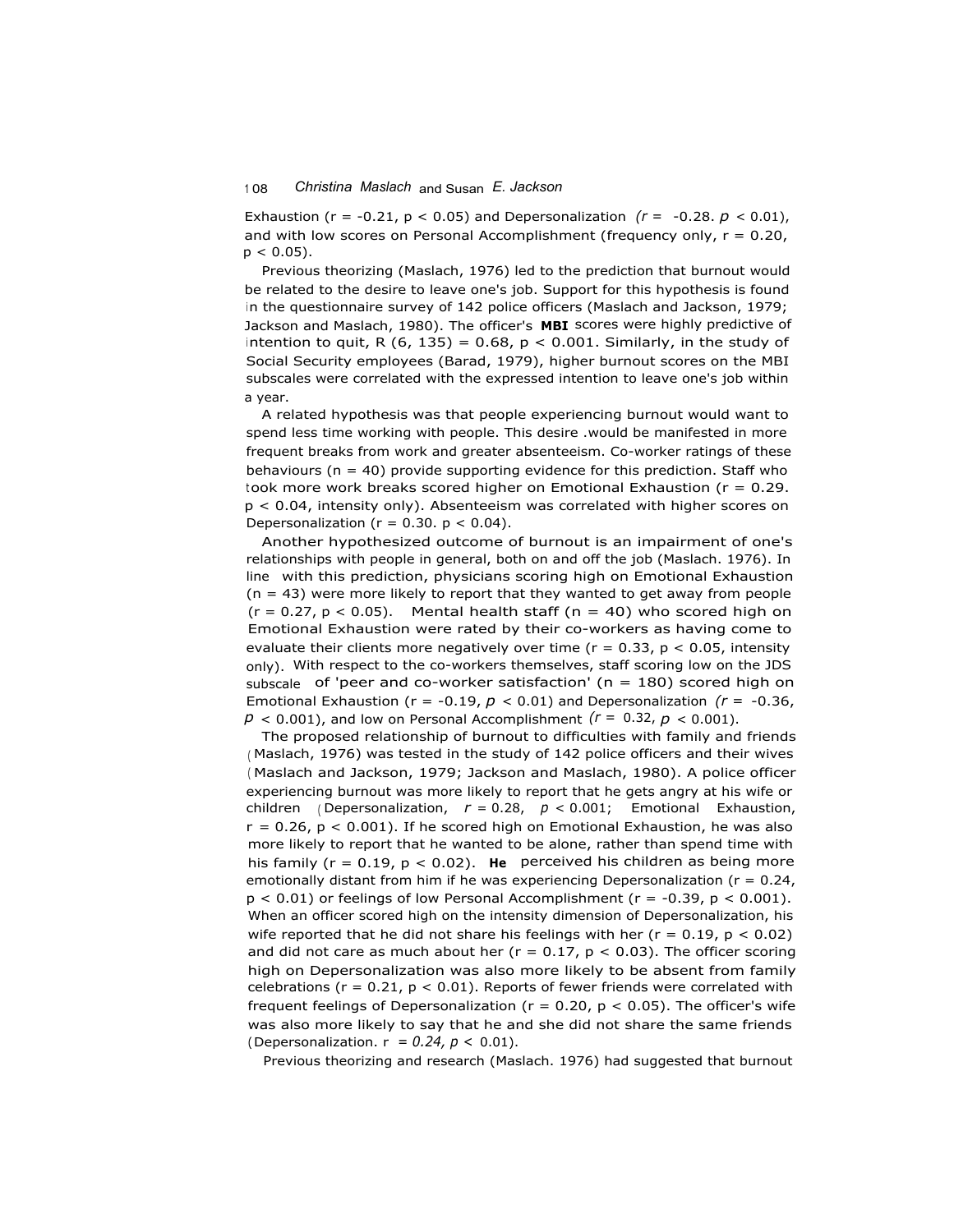## *Measurement of Burnout <sup>1</sup> 09*

*W* alcohol and drugs. Some supportive evidence is also provided by the study of *ould be linked to such stress outcomes as insomnia and increased use of*

lice couples. As predicted, a police officer scoring high on Emotional Exhaustion was rated by his wife as having more frequent problems with insomnia  $(r = 0.24, p < 0.01)$ . The officers themselves were more likely to report having a drink to cope with stress if they had high scores on Emotional Exhaustion  $(r = 0.24, p < 0.01)$  and to report taking tranquilizers when they scored low on Personal Accomplishment *(r = -0.21. p < 0.01).* This use of tranquilizers was corroborated by their wives, who were also more likely to report that their husbands used medications if they scored low on Personal Accomplishment *(r = -0.33, p < 0.001)* or high on Emotional Exhaustion  $(r = 0.21, p < 0.01)$ .

# **gbcriminant validity**

Further evidence of the validity of the MBI was obtained by distinguishing it from measures of other psychological constructs that might be presumed to be confounded with burnout. For example, it is possible that the experience of burnout may be nothing more than the experience of dissatisfaction with one's job. Although one would expect the experience of burnout to have some relationship to lowered feelings of job satisfaction, it was predicted that they would not be so highly correlated as to suggest that they were actually the same thing. A comparison of subjects' scores on the MBI and the JDS measure of general job satisfaction' *(n = 91* social service and mental health workers) provides support for this reasoning. Job satisfaction had a moderate negative correlation with both Emotional Exhaustion *(r = -0.23, p < 0.05)* and Depersonalization (frequency only,  $r = -0.22$ ,  $p < 0.02$ ), as well as a slightly positive correlation with Personal Accomplishment (frequency only, *r = 0.17,* p < 0.06). However, since less than 6 per cent of the variance is accounted for by any one of these correlations, one can reject the notion that burnout is simply a synonym for job dissatisfaction.

It might also be argued that scores on the MBI are subject to distortion by a social desirability response set, since many of the items describe feelings that are contrary to professional ideals. To test this idea, a sample of 40 graduate students in social welfare was asked to complete both the MBI and the Crowne-Marlowe (1964) Social Desirability (SD) Scale. If reported burnout is not influenced by a social desirability response set, then the scores on the MBI and the SD Scale should be uncorrelated. Our results supported this hypothesis, since none of the MBI subscales were significantly correlated with the SD Scale at the 0.05 level.

### **DEMOGRAPHIC DATA**

An analysis of the MBI scores of the entire sample *(n = 1025)* provides some indication of the relationship of certain demographic variables to the experience of burnout. As indicated earlier, the sample was drawn from a wide range of human service occupations within the United States. It is characterized by a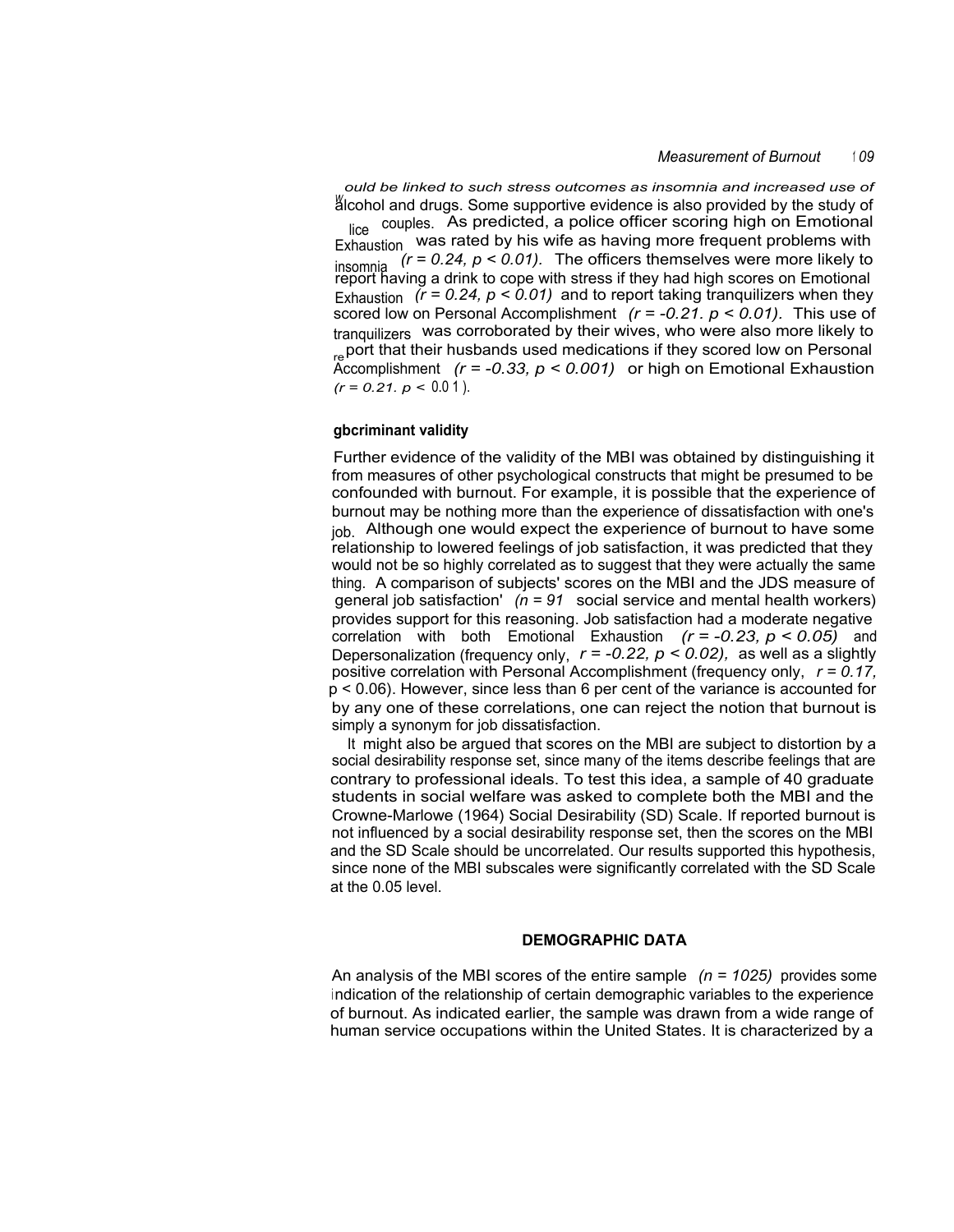# *110 Christina Maslach and Susan E. Jackson*

Table 3. Descriptive statistics for the intensity dimension of the four MBI subscales for several samples

|                                                                              |                                          | <b>MBI</b> subscales                 |                                      |                                      |                                      |                                      |                                      |                                      |                                      |
|------------------------------------------------------------------------------|------------------------------------------|--------------------------------------|--------------------------------------|--------------------------------------|--------------------------------------|--------------------------------------|--------------------------------------|--------------------------------------|--------------------------------------|
|                                                                              |                                          | Emotional<br>Exhaustion              |                                      | Depersonal-<br>ization               |                                      | Personal<br>Accomplish-<br>ment      |                                      | Involvement<br>(optional)            |                                      |
| Samples                                                                      | N                                        | М                                    | <b>SD</b>                            | М                                    | <b>SD</b>                            | M                                    | <b>SD</b>                            | М                                    | <b>SD</b>                            |
| Sex<br>Male<br>Female<br>Race                                                | (433)<br>(492)                           | 3.02<br>3.61                         | 1.46<br>1.47                         | 2.33<br>1.98                         | 1.56<br>1.52                         | 5.05<br>4.99                         | 1.00<br>0.95                         | 2.79<br>3.02                         | 1.49<br>1.43                         |
| Caucasian<br><b>Black</b><br>Asian-American<br>Other                         | (818)<br>(29)<br>(28)<br>(47)            | 3.37<br>2.76<br>3.27<br>3.17         | 1.48<br>1.51<br>1.54<br>1.63         | 2.14<br>1.39<br>2.21<br>2.55         | 1.51<br>1.50<br>1.41<br>1.99         | 5.03<br>5.07<br>4.75<br>4.88         | 0.97<br>1.10<br>0.98<br>i.05         | 2.95<br>2.33<br>2.45<br>2.94         | 1.45<br>1.58<br>1.23<br>1.71         |
| Age<br>7-29<br>30-39<br>40-49<br>50-59<br>over 59                            | (219)<br>(376)<br>(162)<br>(104)<br>(24) | 3.52<br>3.48<br>3.13<br>3.08<br>2.49 | 1.42<br>1.48<br>1.39<br>1.64<br>1.45 | 2.48<br>2.36<br>1.76<br>1.56<br>0.78 | 1.49<br>1.60<br>1.39<br>1.31<br>1.04 | 4.90<br>5.04<br>5.09<br>5.04<br>5.21 | 0.95<br>0.94<br>1.03<br>1.05<br>1.03 | 2.93<br>3.01<br>2.89<br>2.80<br>2.71 | 1.41<br>1.47<br>1.50<br>1.55<br>1.26 |
| <b>Marital status</b><br>Single<br>Married<br>Divorced<br>Other<br>Education | (218)<br>(554)<br>(114)<br>(31)          | 3.63<br>3.14<br>3.74<br>3.46         | 1.39<br>1.48<br>1.52<br>1.66         | 2.14<br>2.17<br>2.18<br>1.99         | 1.53<br>1.53<br>1.60<br>1.73         | 5.01<br>5.01<br>5.13<br>5.13         | 0.92<br>0.99<br>0.98<br>0.90         | 3.05<br>2.87<br>2.88<br>2.94         | 1.39<br>1.48<br>1.56<br>1.44         |
| No college<br>Some college<br>Completed                                      | (25)<br>(182)                            | 3.59<br>3.18                         | 1.64<br>1.55                         | 2.57<br>2.69                         | 1.90<br>1.70                         | 5.01<br>4.89                         | 0.99<br>1.07                         | 3.07<br>2.62                         | 1.68<br>1.60                         |
| college<br>Postgraduate<br>work<br>Other                                     | (149)<br>(455)<br>(95)                   | 3.48<br>3.45<br>2.83                 | 1.44<br>1.45<br>1.52                 | 2.36<br>1.88<br>1.87                 | 1.54<br>1.41<br>1.43                 | 4.75<br>5.13<br>5.26                 | 1.03<br>0.89<br>0.92                 | 2.84<br>3.11<br>2.81                 | 1.32<br>1.45<br>1.37                 |

relatively equal proportion of females (54 per cent) and males (46 per cent), a wide age range (18 to 70 years), and a relatively equal proportion of married (60 per cent) and non-married (40 per cent) respondents. It is also a predominantly Caucasian (89 per cent) and highly educated group (67 per cent of the total sample have completed college, and 50 per cent of the total sample have done additional postgraduate work). Table 3 presents the mean intensity scores on the MBI subscales according to sex, age, race, marital status, and education'.

Some interesting findings emerged from the demographic data analysis, but they must be interpreted with caution since some of the variables are clearly confounded with type of occupation. For example, physicians, police, and

 $\degree$ Only intensity scores are presented here. for two reasons: (1) it simplifies the data pot sentaUon<br>(since the frequency ratings show generally parallel patterns), and (2) the frequency ratings hard to be transformed to :-scores (since the earliest samples had been used a shorter response scale)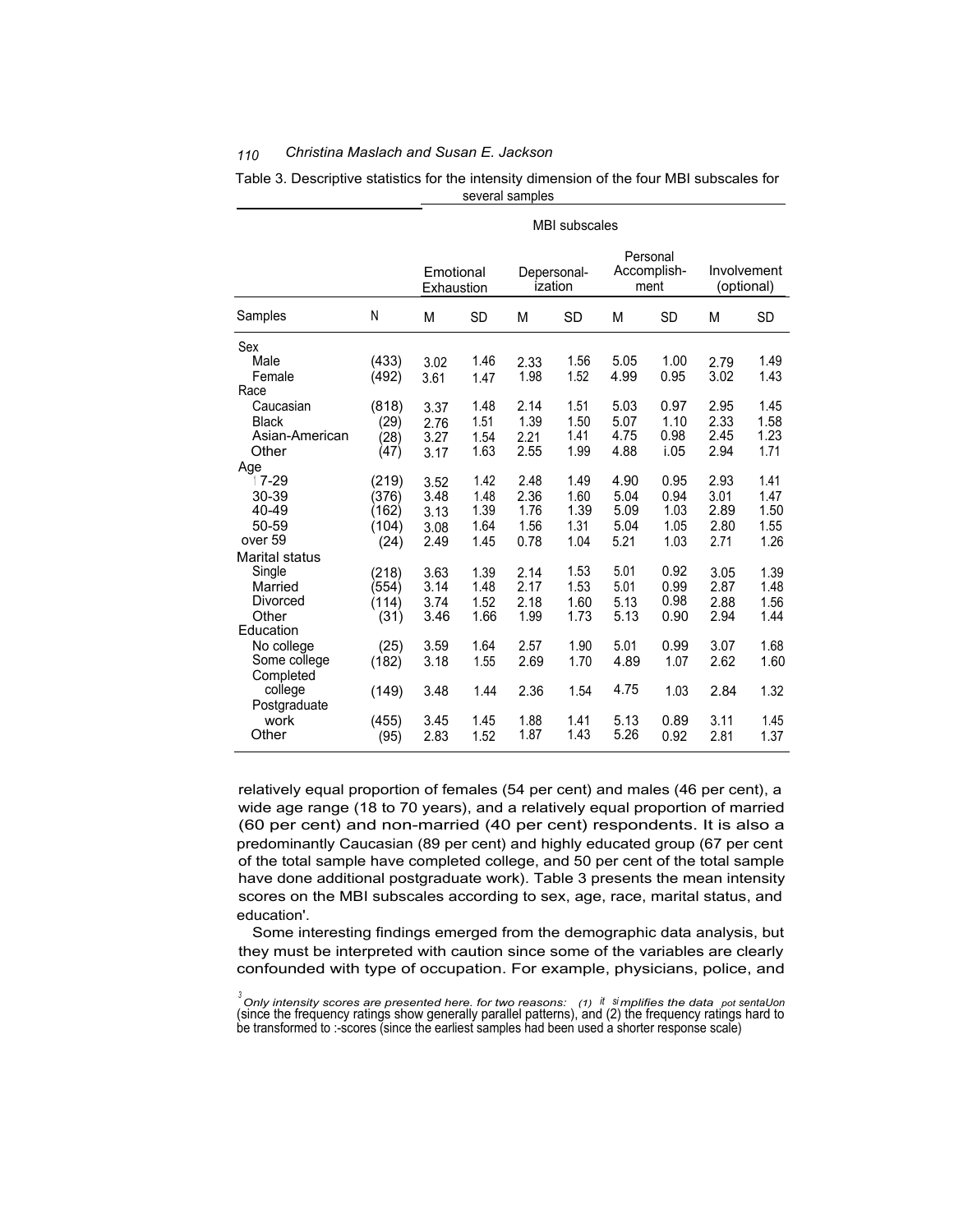,,vchiatrists are predominantly male, while nurses, social workers, and :e~un~elle~rs are predominantly female. Thus. it is possible that the sex differences found for this sample may actually reflect differences in occupations. but further research is needed to answer this question more precisely.

Differences between males and females were found for each of the MBI subs. .,ales. Females scored higher than males on Emotional Exhaustion. both for frequency. F (1,928) = 44.49,  $p < 0.001$ . and for intensity. F(1,923) = 36.79. P < 0.001. On the other hand, males scored higher than females on  $\overline{\mathsf{D}}_{\mathsf{e}}$  personalization, both for frequency, F(1.922) = 12.42, <code>p</code> < 0.001. and for i  $\widetilde{\mathsf{h}}$  rensity<sup>,</sup> F(1,923) = 6.33, p < 0.01. Males also scored higher than females on personal Accomplishment, both for frequency. F(1.926) = 5.38, p < 0.005, and for intensity,  $F(1,923) = 3.80$ ,  $p < 0.05$ . Interestingly, females scored slightly higher than males on the optional fourth factor of Involvement, both for frequency.  $F(1,944) = 4.03$ .  $p < 0.05$ , and for intensity.  $F(1,943) = 2.65$ ,  $p < 0.06$ .

Although no significant ethnic differences emerged from this analysis. this could be due to the relatively small number of ethnic minorities in the overall sample. Patterns of burnout did vary by age. however. Younger people scored higher than old people on Depersonalization. with a consistent decline in scores as a function of age group- $F(4,878) = 11.43$ ,  $p < 0.001$  for frequency. and  $F(4,879) = 16.30$ .  $p < 0.001$  for intensity. Older people scored higher on Personal Accomplishment than younger ones, but only for frequency,  $F(4,880) = 4.70$ ,  $p < 0.001$ . On the other hand, younger people scored higher on Emotional Exhaustion, but only for intensity,  $F(4,880) = 5.43$ ,  $p < 0.001$ . These results corroborate findings from earlier interviews (Maslach. 1976) that burnout is likely to occur within the first few years of one's career. If people have difficulty in coping effectively with burnout at this point, they may leave <sup>t</sup> heir profession entirely. Thus, the people in the older age range of our sample may be those who have survived the early stresses of their job and done well in their career. These findings are also in line with the positive correlations between age and job satisfaction that are commonly reported (see Weaver, <sup>1</sup> 980).

Marital status was significantly related to Emotional Exhaustion, but not to the other burnout subscales. People who were single or divorced scored higher than those who were married, both for frequency.  $F(3,919) = 11.36$ .  $p < 0.001$ . and for intensity,  $F(3.913) = 8.91$ .  $p < 0.001$ .

Differences by level of education were found for each of the MBI subscales. More education was associated with higher scores on Emotional Exhaustion, such that people who had completed college or done postgraduate work scored higher than those who had not completed college. This was true both for frequency.  $F(4,909) = 5.40$ ,  $p < 0.003$ , and for intensity,  $F(4,901) = 3.95$ , p < 0.01. However, the reverse pattern was found for Depersonalization, where scores declined as a function of greater education, both for frequency, F(4,901) = *7.82. p <* 0.001, and for intensity, F(4.901) = 1 1.26, *p <* 0.001. A somewhat different pattern emerged for Personal Accomplishment, with postgraduates scoring highest, followed by people who had not completed college and then by those who had- $F(4,906) = 5.86$ .  $p < 0.001$  for frequency, and  $F(4,903) = 6.81$ ,  $p < 0.001$  for intensity. Like the variable of sex, level of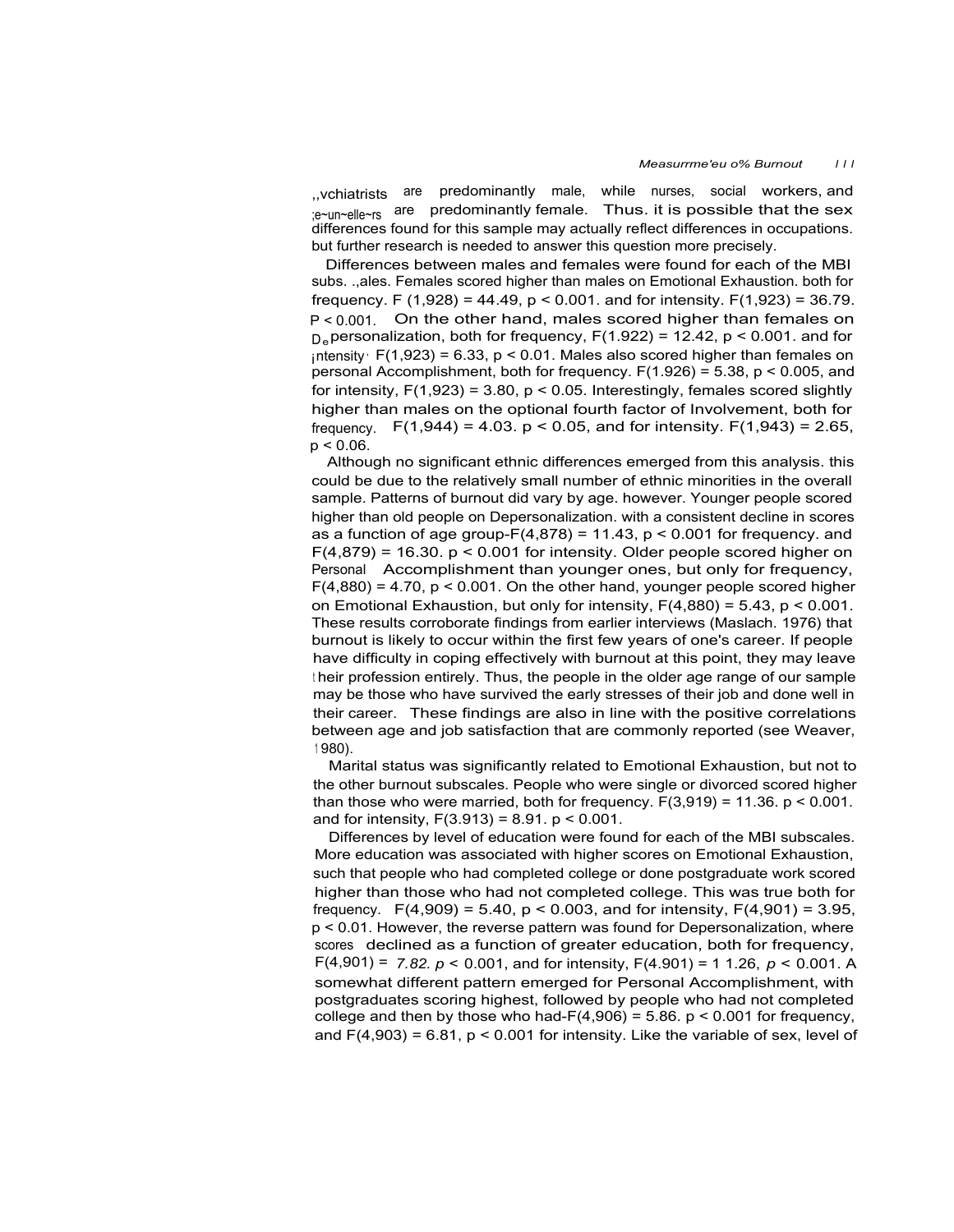education showed significant differences on both dimensions of the optional fourth factor of Involvement with postgraduates scoring higher than all others,  $F(4,925) = 7.08$ ,  $p < 0.001$  for frequency and  $F(4,923) = 4.15$ .  $p < 0.001$  for intensity.

# **CONCLUSION**

The development of the MBI was based on the need for an instrument to assess experienced burnout in a wide range of human service workers. Its inclusion in future research studies will allow us to achieve a better understanding of the personal, social and institutional variables that either promote or reduce the occurrence of burnout. In addition to the significance of this knowledge for theories of emotion and of job stress, such information will have the practical benefit of suggesting modifications in recruitment, training, and job design that may alleviate this serious problem.

## **ACKNOWLEDGEMENTS**

*The authors are grateful to the following people for their help in collecting and* analysing the data: Avril Adelman, Cheryl Arnott, Doug Callow, Maxine Gann, Leiann Harker, Amy Honigman,' Elizabeth Lopez. Ayala Pines, and Carolyn Stenzler,

#### **REFERENCES**

Barad, C. B. (1979). 'Study, of burnout syndrome among Social Security Administration *field public contact employees'. Unpublished report, Social Security Administration,* <sup>1</sup> 979.

Crowne. D\_, and Marlowe, *D. (1964). The Approval Motive.* Wiley, New York.

- Freudenberger. H. J. (1974). 'Staff burn-out'. *Journal of Social Issues. 30 (1),* 159-165. Freudenberger. H. J. (1975). 'The staff burn-out syndrome in alternative institutions'.
- *Psychotherapy: Theory, Research and Practice. 12 (1), 73-82. Gann. M. L. (1979), 'The role of personality factors and job characteristics in burnout: A study of social service workers'. Unpublished doctoral dissertation, University of* California at Berkeley\_
- Hackman, J. R.. and Oldham. G. R. (1974). 'The Job Diagnostic Survey: An instrument for the diagnosis of jobs and the evaluation of job redesign projects:. JSAS Catalog of Selected Documents in Psychglogy, 4, *148. (Ms. No. 810).*
- Hackman. J. R.. and Oldham. G. R. (1975). 'Development of the Job Diagnwtir *Survey'. Journal of Applied Psychology,* **60.** 159-170.
- *Jackson. S. E.. and Maslach. C (1980). 'Job stress among helping profeukxtals: The* effects on workers and their families'. Presented at the *Research' Workshop on Cun, M* issues in Occupational Stress: Theory, Research, Interrtnilon, IN mow, *issues in Occupational Stress: Theory, Research,* Ontario. April. 1980.

I ararus, R. S.. and Cohen, J, B. 41977). 'The Hassles scale', Unpublished scale measure. 1,1n versify of California at herkelev.

*\*1* C. (197b). 'Burned-out'. *Human behavior, 0(*

**Maslasts.** C. 11978a). 'Job burn-out: How people cope'. **Public Welfare, 24, 36-38**;